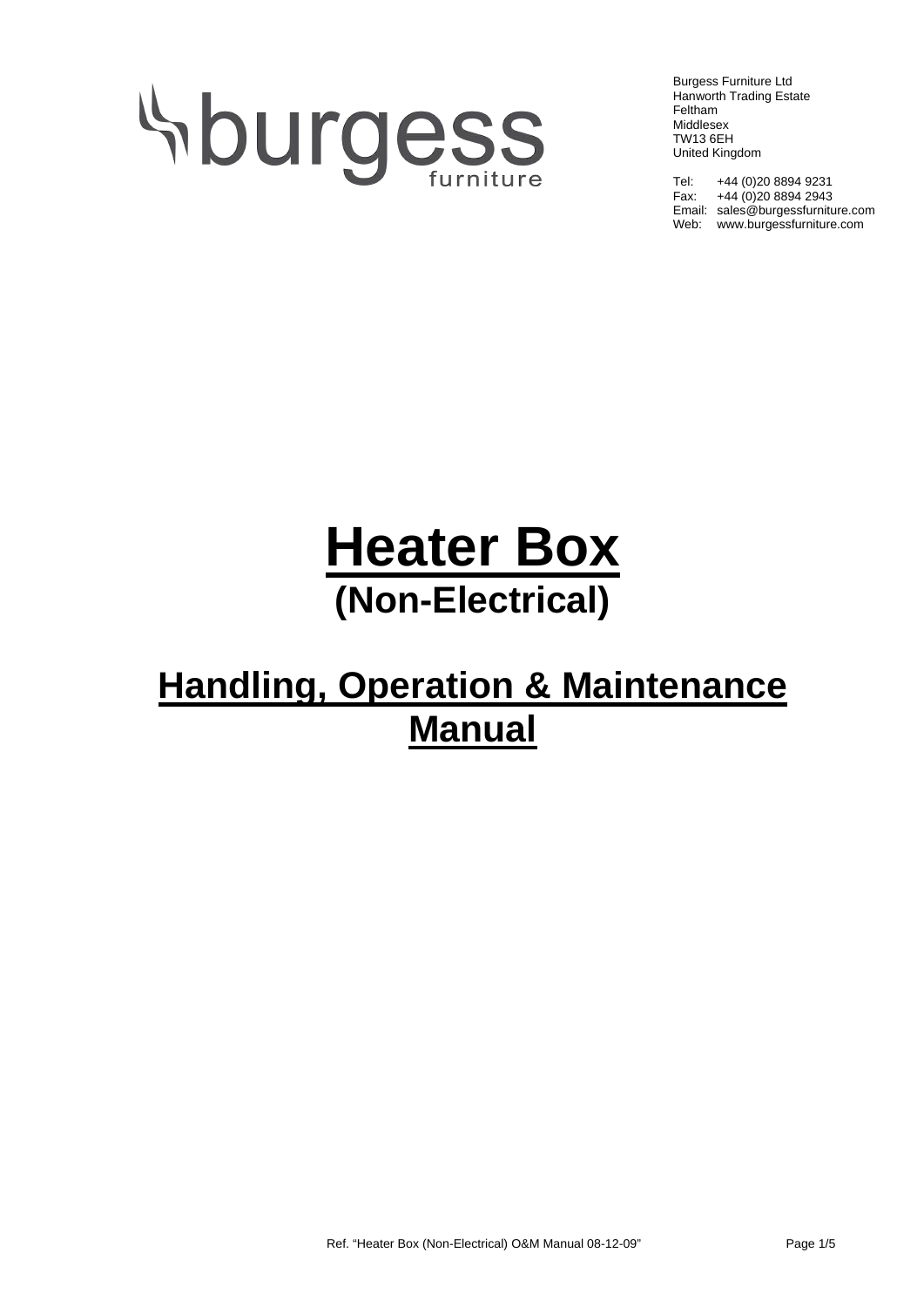#### **CONTENTS**

| <b>SECTION</b><br><b>Section 1- Introduction</b> |                                                                    | <b>PAGE</b> |
|--------------------------------------------------|--------------------------------------------------------------------|-------------|
|                                                  |                                                                    | 3           |
| 1.1<br>1.2                                       | <b>About This Manual</b><br>Health & Safety (UK)                   | 3<br>3      |
| Section 2 - Handling, Storage & Operation        |                                                                    | 4           |
| 2.1<br>$2.2^{\circ}$<br>2.3                      | Handling<br>Storage<br>Operation                                   | 4<br>4<br>4 |
| Section 3 - Maintenance & Repair                 |                                                                    | 5           |
| 3.1<br>3.2<br>3.3<br>3.4                         | General<br>Maintenance Schedule<br>Cleaning<br>Inspection & Repair | 5<br>55555  |
| 3.5                                              | Lubrication                                                        |             |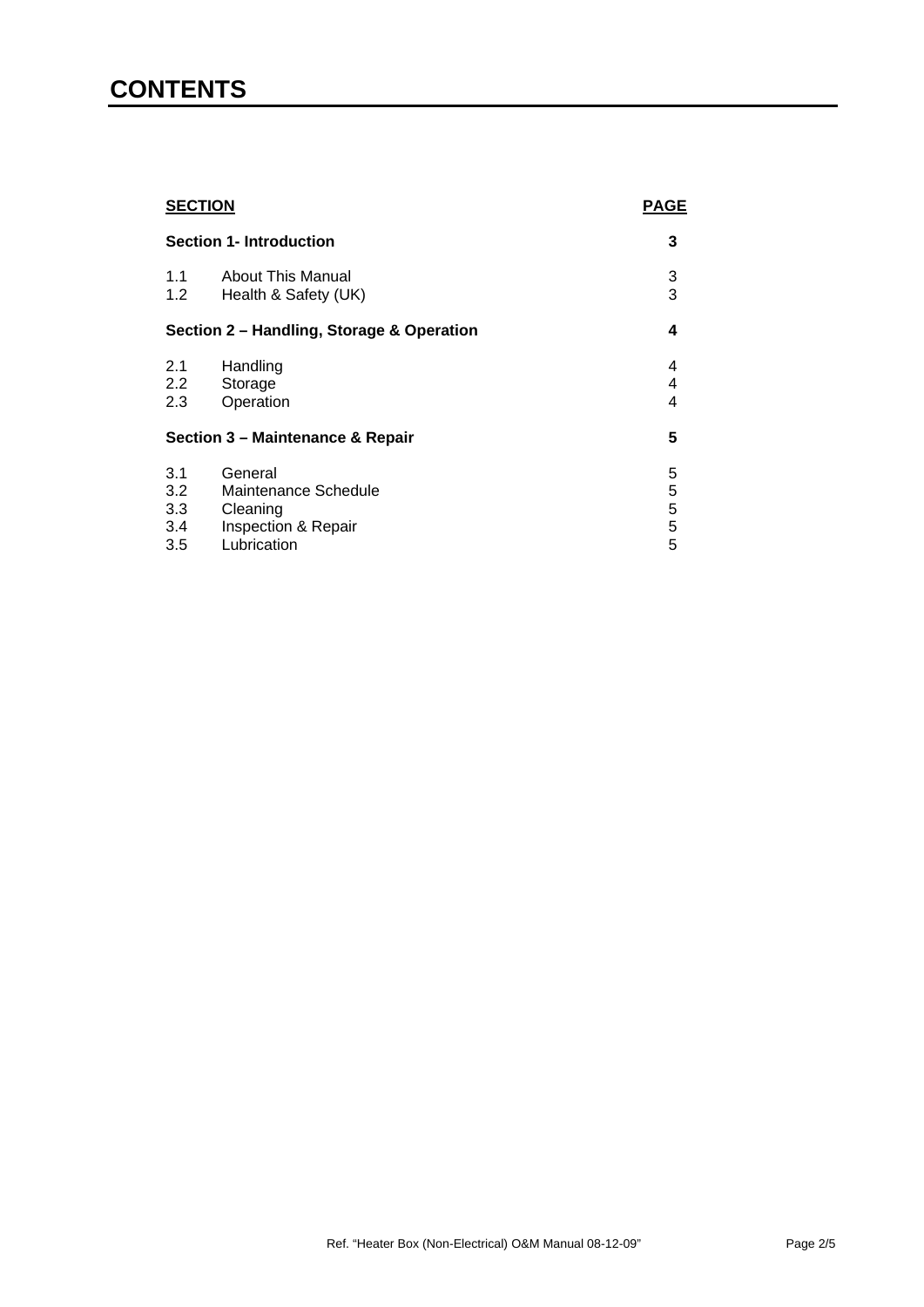#### **1.1 About This Manual**

- 1.1.1 This manual is intended for the instruction and guidance of personnel charged with the handling, operation and maintenance of Burgess Heater Boxes.
- 1.1.2 The procedures given in this must be read and understood by all relevant personnel.
- 1.1.3 Some procedures given may require specialist work. This will be flagged where appropriate.
- 1.1.4 Any relevant diagrams will be found within this manual.
- 1.1.5 Burgess Furniture cannot be held liable for any loss, damage or injury resulting from failure to follow the procedures given.

#### **1.2 Health & Safety (UK)**

- 1.2.1 It is the Employers duty under the Health & Safety at Work Act 1974 to ensure all operational staff are aware of manual handling recommendations under the Manual Handling Operations Regulations 1992 (SI 1992 No. 2793).
- 1.2.2 Assessment should address itself to (a) task, (b) load, (c) working environment, and (d) individual capability.
- 1.2.3 Please refer to relevant brochure for individual weights or contact Burgess Furniture Ltd.
- 1.2.4 Maintenance and repair should only be carried out by competent personnel.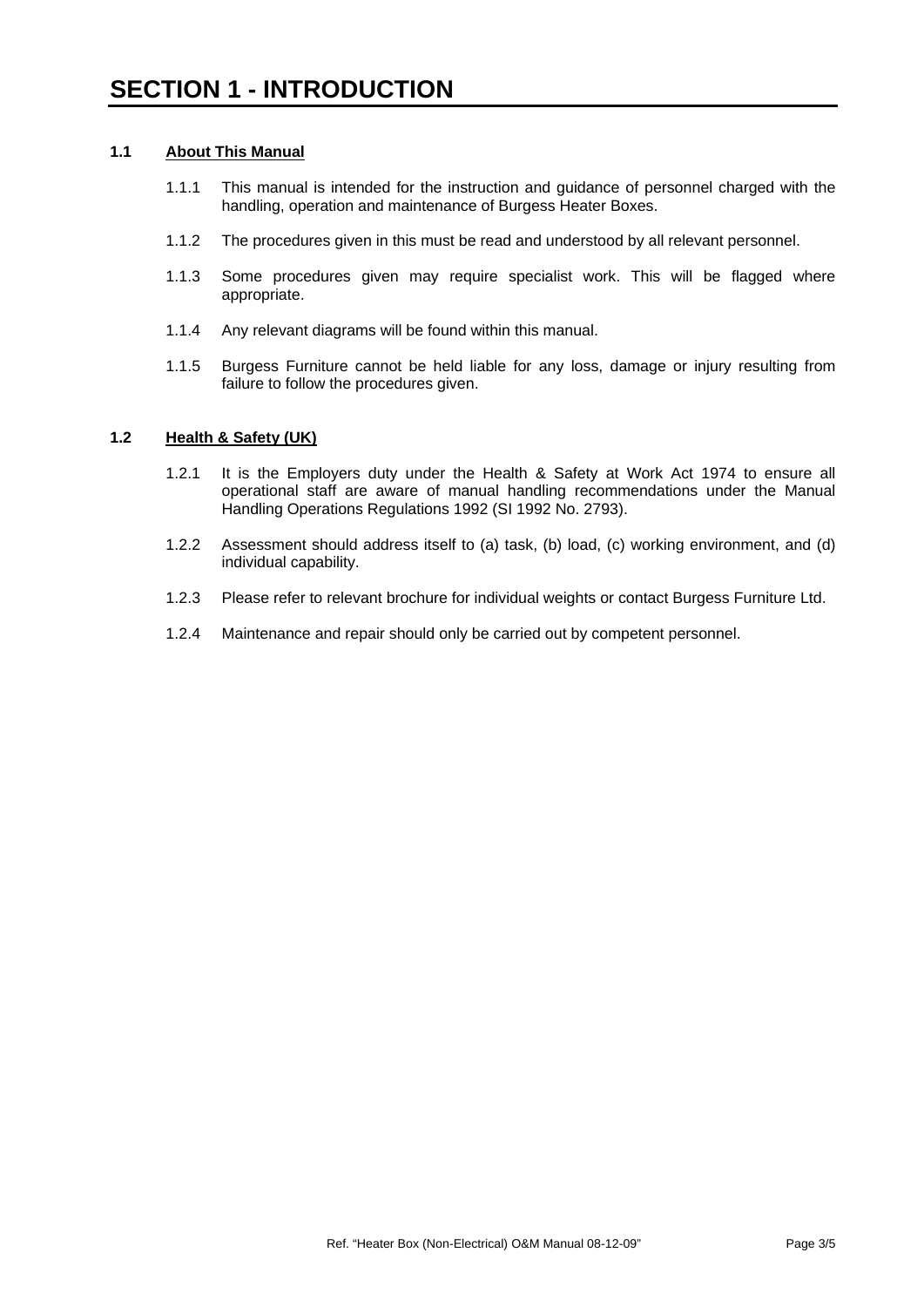#### **2.1 Handling**

2.1.1 Folding handles are fitted to the top and both sides of the heater boxes for handling. It is recommended to use the two side handles whenever possible.

#### **2.2 Storage**

- **Unless specified, Burgess products are not intended for outside use and must not be stored in sunlight, rain, dew, or salt air.**
- 2.2.1 It is recommended that heater boxes are stored on the Burgess S.0305 Heater Box Caddy.

#### **2.3 Operation**

- **This type of heater box uses "tea light" type candles to provide heat. As in any situation involving naked flames, take all possible care.**
- 2.3.1 Place the required number of candles inside the heater box on the bottom panel. Not all candles produce the same amount of heat and experimentation may be required to determine the required number. If more than one candle is required it is recommended that they are evenly distributed on the bottom panel rather that clustered together.
- 2.3.2 Light the candles using either long kitchen matches or tapers, starting with the candles furthest away to avoid burning yourself .
- 2.3.3 The heater box is ready for use when the interior is sufficiently warm.